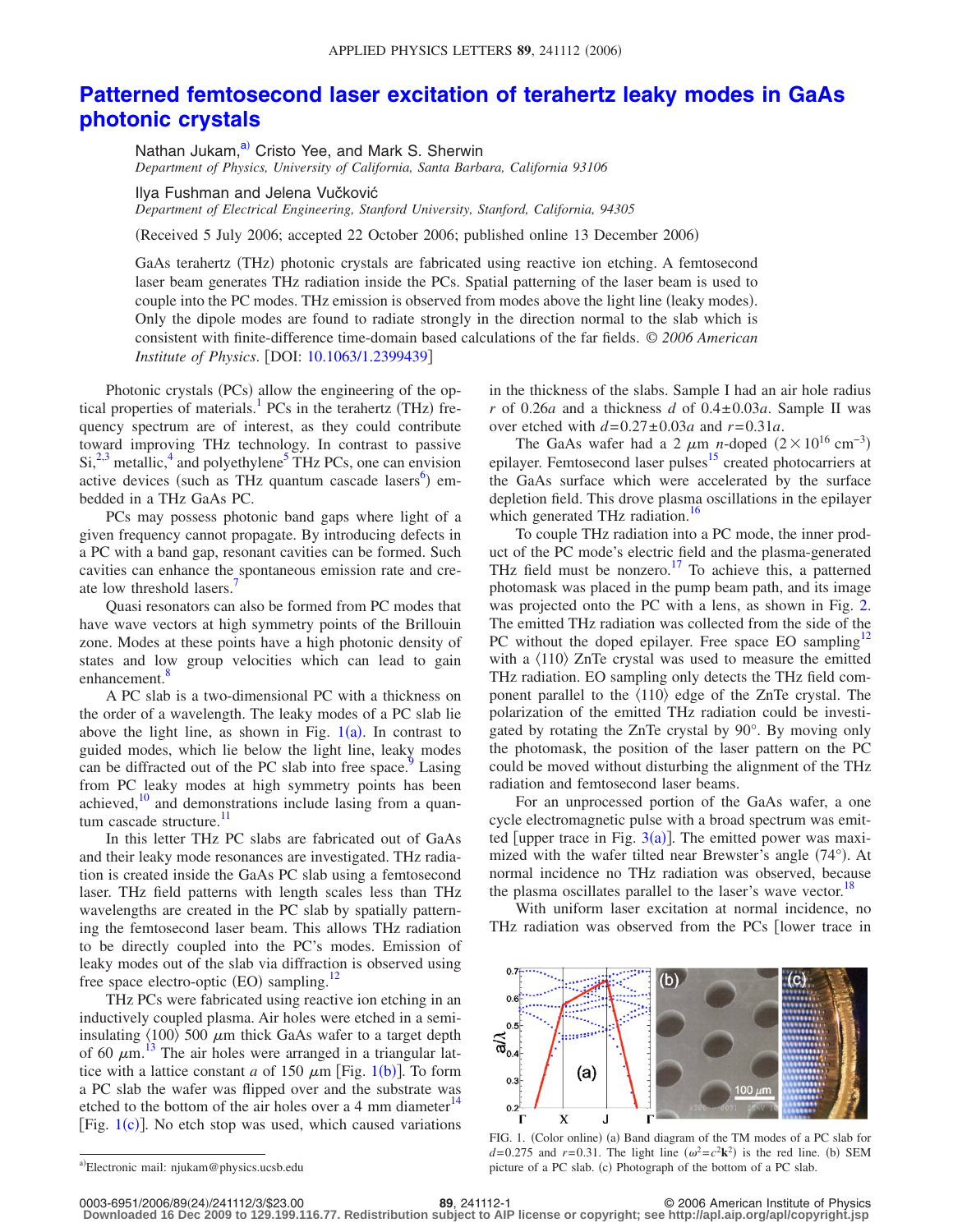<span id="page-1-0"></span>

FIG. 2. The femtosecond laser beam is expanded  $(\times 4)$  and sent through a photomask. The image of the photomask is projected onto the sample with a 30 mm lens. A pellicle beam splitter sends the PC surface reflection into a webcam. An imaging laser illuminates the air holes. Paraboloidal mirrors collect the emitted THz radiation from the PC and refocus it into a 2 mm ZnTe crystal. The imaging laser and the EO probe beam pass through small holes drilled into the paraboloidal mirrors.

Fig.  $3(a)$  $3(a)$ ]. However, for the patterned laser excitation in Figs.  $3(b)$  $3(b)$  and  $3(c)$ , THz spectra consisting of peaks were observed from both samples. The resonances of sample II are at higher frequencies than those of sample I, since sample II has less dielectric material than sample  $I<sup>1</sup>$ . The broader peak of sample II is attributed to the slightly oblong shape of its air holes. The peak spectral power from the PCs is on the order of 10% of the spectral power of an unprocessed wafer tilted at Brewster's angle.

The electric field profiles of the emitting PC modes were investigated by translating the triangular laser pattern shown in Fig. [2](#page-1-0) across the PC's unit cell. The emitting modes were concentrated near the edges of the air holes for both samples I and II. Emitted THz electric fields from sample I are shown in Figs.  $4(a)$  $4(a)$  and  $4(b)$  for different positions of the laser pattern [Figs.  $4(c)$  $4(c)$  and  $4(d)$ ]. Emitted THz radiation is polarized horizontally (vertically) when the laser spots are translated horizontally (vertically) from the centers of the air holes. The emitted THz electric field also changes sign when the laser pattern is shifted horizontally [Fig.  $4(c)$  $4(c)$ ] or vertically  $[Fig. 4(d)]$  $[Fig. 4(d)]$  $[Fig. 4(d)]$  between opposite edges of the air holes.

The solutions of a PC slab can be separated into TM and TE modes.<sup>1</sup> At the center of a PC slab a TM (TE) mode will have its electric field normal (parallel) to the PC surface. Away from the center of the slab the electric field of the TM (TE) mode will have tangential (normal) components. However, inside the PC slab the electric field will be nearly normal (parallel) for TM (TE) modes.

Plasma-generated THz radiation will couple into the TM modes since the depletion field (and hence the generated THz electric field) is normal to the GaAs surface. However,

<span id="page-1-2"></span>

FIG. 4. Horizontal (a) and vertical (b) components of the emitted THz electric field with the triangular pattern of laser spots shown in Fig. [2.](#page-1-0) The unit cell diagrams indicate the positions of the laser pattern for horizontal (c) and vertical (d) polarizations, relative to the PC's air holes. The colored spots in (c) and (d) correspond to the positions at which the data of the same color were taken in (a) and (b). (e) and (f) show FDTD-calculated  $E_z$  fields of the degenerate dipole modes (color chart: red, positive; blue, negative).

at the edges of the air holes the normal of the surface is in the plane of the slab. Photogenerated carriers created at the air hole edge within 2  $\mu$ m of the vertical surface could initiate plasma oscillations that would couple THz radiation into TE modes.

To confirm that the modes are TM and not TE, a stripe laser pattern is moved across the holes, as shown in Fig. [5.](#page-2-18) If the modes are TE modes (originating only at the edge of the air holes) the emitted power is expected to remain constant when the stripes are moved over the edge of the air hole and then rapidly fall to zero when the stripes leave the edge. However, in Fig.  $5(a)$  $5(a)$  the power of sample I's peak at 1.2 THz increases and decreases gradually as the laser stripe is moved over the edge of the air hole.

Three-dimensional finite-difference time-domain (FDTD) calculations were used to compute the TM modes at the  $\Gamma$  point. The patterned laser excitation has the same period as the PC and will only couple to modes at the  $\Gamma$  point, where  $k_{\text{Bloch}} = 0$ . Contour plots (in a plane near the surface of the slab) of the out-of-plane electric field component  $(E_z)$  are shown in Fig. [4](#page-1-2) for degenerate horizontal [Fig.  $4(e)$ ] and vertical [Fig.  $4(f)$  $4(f)$ ] dipole modes. When the laser pattern is moved between two regions of the dipole mode that have identical magnitudes but different signs, the emitted THz field also changes sign, as shown in Fig. [4.](#page-1-2)

<span id="page-1-1"></span>

FIG. 3. (Color online) (a) Spectra of an unprocessed wafer tilted at Brewster's angle (upper trace log scale), the spectrum  $(\times 50)$  from sample I under uniform laser excitation (lower trace), and the spectra from samples I and II under the pattern laser excitation shown in (b) and (c), respectively.

**Downloaded 16 Dec 2009 to 129.199.116.77. Redistribution subject to AIP license or copyright; see http://apl.aip.org/apl/copyright.jsp**